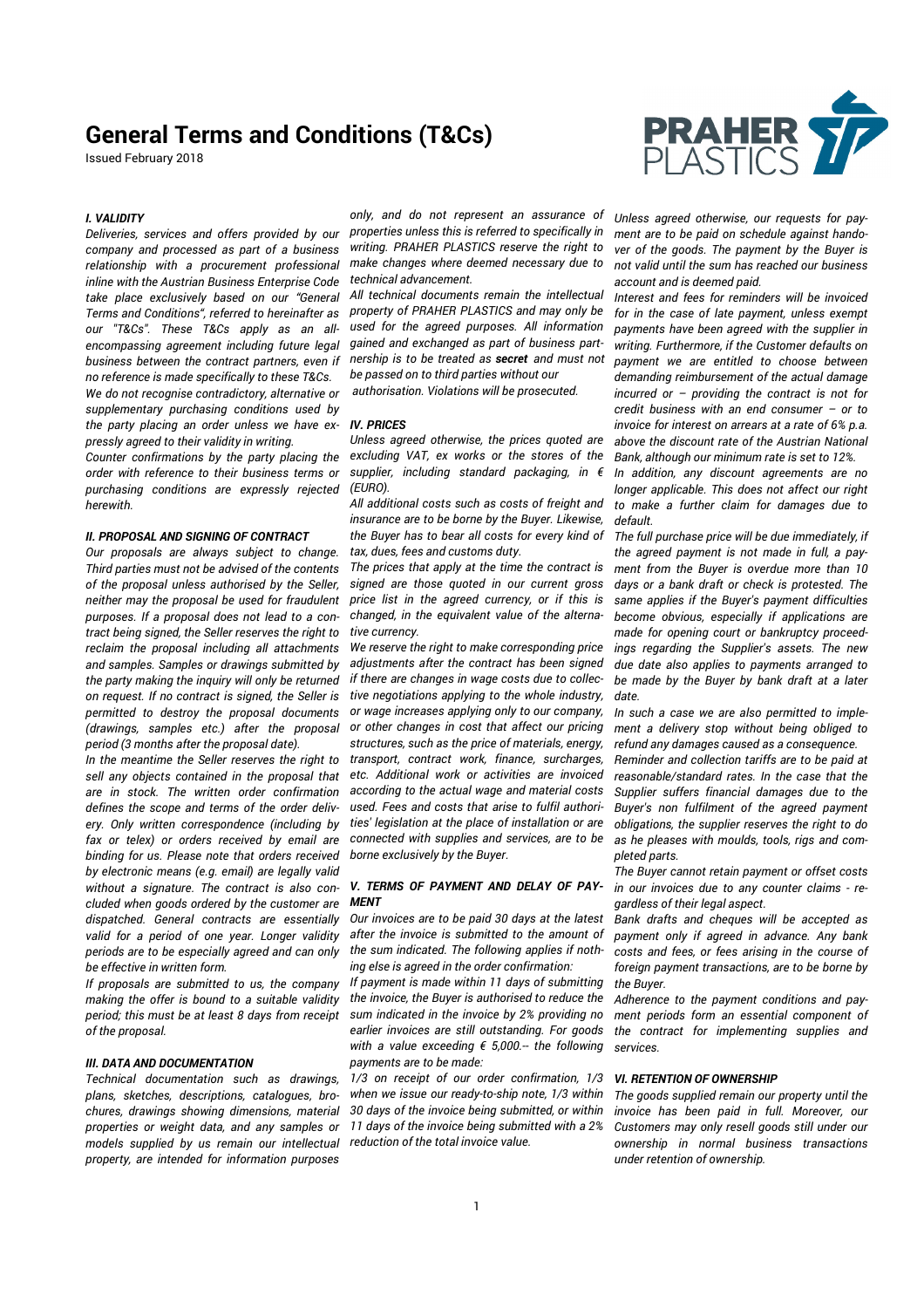Issued February 2018



### *VII. DELIVERY PERIOD*

*We are not obliged to deliver goods or services until the Buyer has fulfilled all obligations necessary to the extent required in order to perform proper delivery. The delivery period does not apply until all commercial and technical details needed to fulfil the contract have been received and the payment terms clarified.* 

*The delivery periods specified are always exworks. Unless agreed otherwise in writing, delivery periods quoted in proposals or order confirmations are approximate and non-binding and can never be regarded as final deadlines. We are authorised to exceed the agreed dates and delivery periods by a maximum of 10 working days. If the goods are not delivered within this period, the Buyer may not withdraw from the contract until this period has expired and a reasonable extension has been set.* 

*It is not possible for both contract partners to withdraw from the contract until the delivery date confirmed by us has been exceeded by more than 2 months. This right to withdraw from the contract does not apply, however, if we issue a ready-to-ship note or start shipment of the goods but are unable through no fault of our own to deliver within the non-binding confirmed delivery period.* 

*Consequential damages due to non-timely delivery or non delivery are excluded.* 

*Adherence to the delivery period depends on trouble-free delivery of goods from our suppliers, including any severe disruptions within or outside the company or forms of Force Majeure (strikes, severe damage to machines, fire, flooding, impending war, etc.). In the case of such influences we are either totally free or - reflecting the circumstances - partially free from our obligations.* 

*Partial deliveries are permissible, may not be rejected if the delivery is otherwise found to be in order, and authorise us to present an invoice for partial payment.* 

*If the Customer or a forwarding agent picks up the goods then they must arrive punctually at the agreed time. If the appointment for picking up ready-to-ship goods is not kept to we are entitled to do as we please with the goods the next day. The Buyer bears all costs arising from delayed pickup or preparation of freight material. If the contracts or deliveries involve several delivery periods / dates agreed for partial consignments and these are not adhered to by the Buyer, nor is there any success within an extension period, then we are entitled to deliver the remaining goods or to retain the non-delivered part of the contract or to demand damages for noncompliance with the contract.* 

#### *VIII. ORDERS, ACCEPTANCE OBLIGATIONS, RETURNS*

*Orders are not binding until the Seller has provided written confirmation. This must contain the delivery address and type of shipment. Additional details such as article number and article description inline with our documentation are absolutely essential in order to avoid misunderstandings and ensure timely processing of the order. The Seller has the right to deliver up to plus/minus 5% of any goods ordered in bulk.* 

*If the value of an order is below our minimum order value of € 250.00 then we have to invoice a minimum quantity surcharge of € 19.00 in addition to the order value.* 

*An article-related minimum quantity surcharge will be agreed with the customer if the order does not reach our minimum order quantity set for specific articles for economical and production reasons.* 

*From the moment the Seller issues an order confirmation, the Seller is authorised to start with production at any time independently of the agreed delivery period. Withdrawal from the contract is excluded after the goods have been produced and the customer is obliged to accept and pay for the goods already produced.* 

*This acceptance obligation applies also to general contracts and orders controlled by Ecommerce systems. The quantity of items agreed in the proposal are manufactured for stock and these are to be accepted by the Buyer without exception, even if there are any article changes or the article is to be discontinued.* 

*The return of goods already accepted inline with the agreement can only be approved in special cases and following prior confirmation. In such cases we retain a credit of 30% of the value of goods that still possess a commercial value. We will dispose free of charge any goods that due to technical changes or any other reason are of no further use.* 

#### *IX. DELIVERY, PACKAGING, SHIPMENT, DE-LAYED ACCEPTANCE*

*Retention of title applies exclusively to all deliveries. Ownership is not transferred to the Buyer until their entire obligations relating to our goods supplies have been settled. This even applies if the purchase price for certain goods deliveries nominated by the Buyer has been paid. For ongoing invoices the retention of title clause serves as security for outstanding payments. Any processing of goods supplied by us and still in our ownership takes place on our behalf without placing us under obligation and without affecting our rights to ownership.* 

*The customer will look after our property, process it for us if required and advise us immedi-* *Buyer may use our property in normal business transactions providing they fulfil their obligations to us.* 

*As a result of selling on the goods we supplied, the customer hands over to us the right to claim against third parties herewith as security up until payment of all claims, even future claims on our business arrangement – including any financial claims.* 

*Our goods are packaged - to the extent this is agreed and confirmed in writing, either as we see fit using standard commercially acceptable methods or as specified by the customer (individual packages, special colours, etc.) - at the customer's expense. Costs of packaging to customers specifications are listed in a separate invoice.* 

*In order to simplify deliveries it is generally only possible for us to dispatch orders in standard packaging units (see gross pricelists).* 

*We have to invoice a packaging surcharge of* 

*€ 6.00/position for small series that deviate from our standard packaging units.* 

*As long as goods are packaged as usual by us, claims cannot be made against us for damage presumed a result of the packaging.* 

*Unless agreed otherwise, goods are dispatched using a means of transport deemed the most suitable by us, and at the risk of the recipient. The delivery is deemed completed once the goods are ready for shipping at the works named for delivery and the Buyer has been advised that the goods are ready for shipping, or the goods have been handed over to a forwarding agent.* 

*Transport insurance is only taken out if requested and paid for by the recipient. We accept no responsibility for delays or failure during transport. On receipt the goods are to be checked to make sure they are in order since the goods were prepared for shipping. The following points must be checked if part of the consignment is missing or damaged:* 

- *Check for damage to pallet or our packaging film*
- *Check carton for quantity and deformation*
- *Check for destroyed and/or damaged products.*

*Claims of this kind will only be acknowledged if notified in writing within 5 days of receiving the goods.* 

*ately of attempted seizure by third parties. The articles or other justifiable goods within our If the ordered goods are not accepted as agreed, the Supplier can claim compensation after setting a reasonable extension period. If goods are returned, not accepted or the Buyer withdraws from the contract, we will charge for the relevant goods - in addition to the costs incurred to be determined by the deliverer - a fixed price of 15% of the order value to cover processing costs and loss of profit. If the Buyer exchanges series*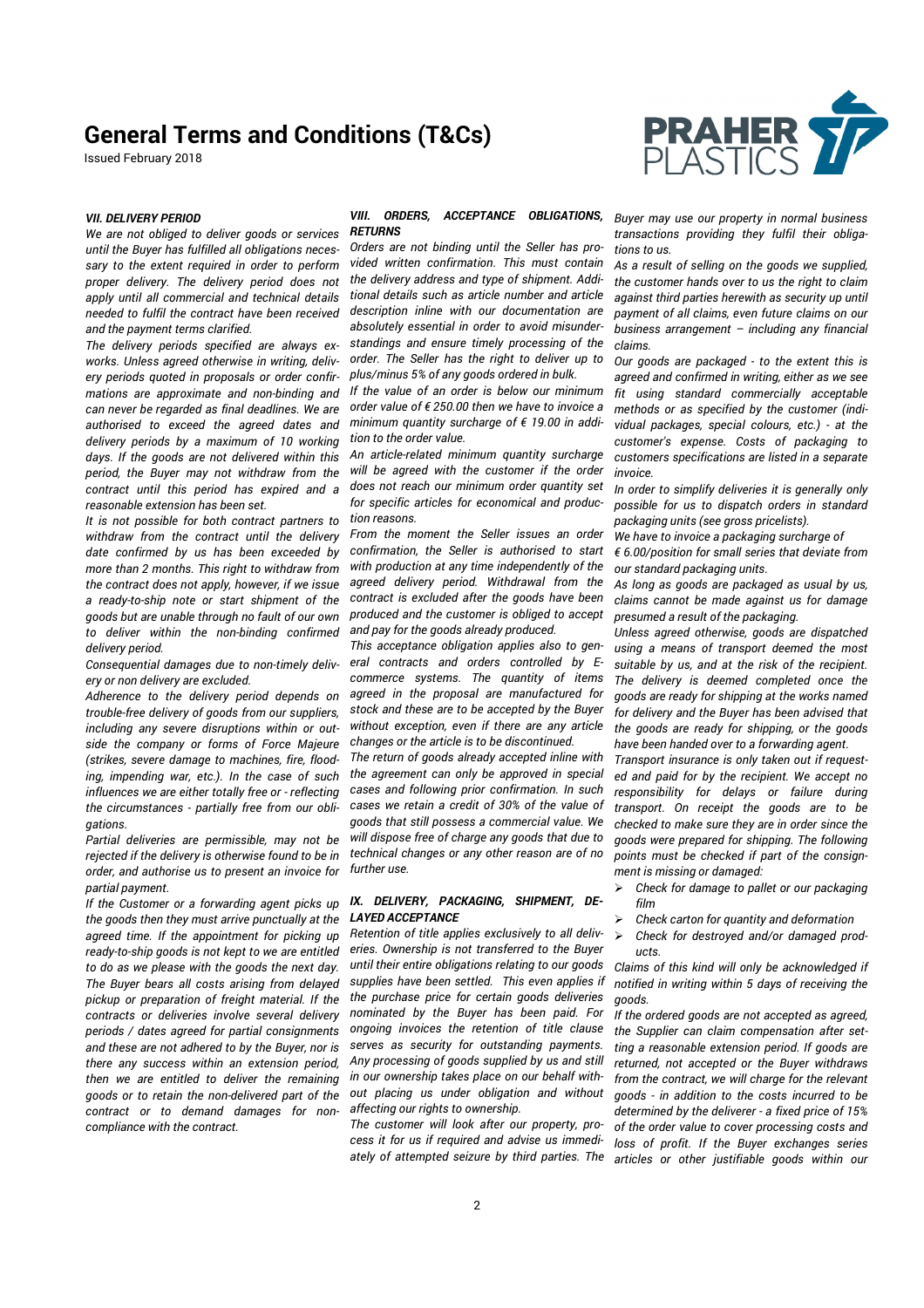Issued February 2018



*product range, we will invoice for the same order value an additional 5% on top of the purchase price to cover the Supplier's costs. If non justifiable goods are exchanged then the Buyer has to bear the costs incurred in excess of the fixed price due to loss or expense during reuse.* 

*Packaging material will not be taken back, except in the case of reusable containers. If reusable containers are returned to the supplier's works within 2 months of the date the goods were delivered the costs invoiced will be credited to the Buyer's records. Returns are to be accompanied with the invoice date and invoice number*  with which the reusable containers were original*ly invoiced. The Supplier is entitled to deduct part of the price if the reusable containers are returned damaged to the extent that they cannot be used again or not all of the containers are returned.* 

*Claims cannot be made against us for packaging faults if the goods are packaged by us using our standard packaging methods. Unless agreed otherwise, goods are dispatched using a means of suitable transport and at the risk of the recipient. A processing fee of € 25.00 per delivery is invoiced if the goods are to be delivered to an uniquely different address or for incoming express orders..* 

*On receipt, the goods are to be checked to make sure they are in order. Any damage or loss is to be immediately reported on the shipping note when the goods arrive before they are unloaded so that a claim for damages can be made to the forwarding agent.* 

#### *X. RETENTION*

*If not a consumer business, the Buyer is only authorised to retain a reasonable part - not the entire amount - of the gross invoice sum in the case of a justified claim, except in the case of a reverse transaction.* 

#### *XI. WITHDRAWAL FROM CONTRACT*

*If acceptance is delayed (clause VII) or there are other substantial reasons prevailing such as, in particular, rejection of a petition in bankruptcy on grounds of insufficient assets, delayed payment, or occurrence of a natural catastrophe, we are entitled to withdraw from the contract providing it has not been fully fulfilled. In the event of a withdrawal where the Client is at fault, we may demand a fixed rate of damages of 15% of the gross invoice amount or compensation for the loss actually incurred by the withdrawal and be released from all agreed obligations to perform and deliver. We are entitled to hold back outstanding deliveries or services and to demand payment in advance and/or deposits, or to withdraw from the contract after setting a reasonable extended time limit. If the Buyer withdraws from* 

*the contract without just cause, or demands its cancellation, we shall have the right to choose between insisting on the fulfilment of the contract and cancellation of the contract. In the latter case the Buyer shall be obliged at our discretion to pay either a fixed rate of damages of 15% of the gross invoice amount or compensation for the loss actually incurred due to withdrawal.* 

*Consumer protection applies to contracts drawn up with end users so that the end user may withdraw from the contract within 7 working days without stating a reason, where Saturday does not count as a working day. This period starts on the day the goods arrive at the users, or, in the case of professional services, on the day the contract is signed. It is sufficient to send the withdrawal notice within this period. If the user withdraws from the contract in this way then they must cover the cost of returning the goods; if a loan has been taken out for the contract then they must also cover the costs of certifying signatures as well as the fees for securing the loan. It is not possible to withdraw from a contract for professional services that have been agreed to begin within 7 working days of the contract being signed.* 

#### *XII. FORCE MAJEURE*

*The Supplier is released entirely or partly from fulfilling the contract on schedule if prevented from doing so by an event of force majeure. Such events are exclusively those that are unforeseeable and unavoidable for an experienced supplier. Deadlines and delivery periods that cannot be met due to the influence of the force majeure are extended by the duration of the affect of the force majeure.* 

#### *XIII. WARRANTY, GUARANTEE, OBLIGATION TO INSPECT AND REGISTER COMPLAINTS*

*Our products are covered by a warranty as laid down by law. Claims are assessed based on the current national laws (Austrian law – "Allgemeines Bürgerliches Gesetzbuch" – ABGB). However, alternative agreements can be made if required. These need to be clarified in writing.* 

*The warranty period is 2 years and starts on the date the goods are dispatched ex works. PRAHER guarantees that the products are free of fabrication and material flaws. We guarantee that our goods at the time of acceptance possess the contractually agreed properties, that the materials used have been processed correctly, that they comply with the recognised laws applicable to engineering and technology and do not possess flaws that reduce their value or cancel or reduce their capability to be used as normal or as specified in the contract.* 

*However, the warranty does not include parts that, due to their function, have a normal service life shorter than the guarantee period specified by law for moving parts. The warranty also excludes: damage due to natural wear, insufficient maintenance, disregard of operating and instruction manuals, excessive stress, unsuitable utilities, chemical or electrolytic influences, incorrect installation by the Buyer or third parties, modifications performed by Buyer and incorrect handling as well as the consequences of other reasons that cannot be traced back to us or are not within our scope of responsibility.* 

*We decide on how to settle customers' warranty claims, either by replacement, repair within a reasonable period or price reduction. The customer may only withdraw from the contract if the problem is severe and cannot be rectified through replacement or repair and a price reduction is not reasonable to the customer. The customer's right to claim damages in relation to rectifying a fault through improvement or replacement cannot be implemented unless we have defaulted on fulfilling our warranty obligations.* 

*Warranty claims for moving parts must be made legally valid within one year of shipment. The one year period also applies to hidden faults, although the period does not start until the hidden fault is discovered.* 

*If the customer maintains that a fault is evident, claims resulting as a consequence, especially relating to warranty or damages, can only be made valid within the first 6 months after shipment of the goods to the customer if the customer can prove that the fault was already present at the time the goods were shipped or handed over.* 

*Providing the installation of the goods supplied in a plant component is not excluded due to its condition, a warranty period of 3 years is agreed. For goods supplied that cannot be installed in a plant component due to their condition, a warranty period of 2 years is agreed. Our obligation to provide a warranty expires if the Buyer or a third party changes or repairs the goods supplied without our written permission, or if the Buyer does not take immediate suitable action to limit the extent of damage so we are able to rectify the fault. Our obligation expires in any case when the warranty period expires; special cases involving the customer claiming an extension to the warranty period because the customer has fulfilled warranty obligations themselves, are excluded.* 

*If an order is produced based on the Buyer's design specifications, drawings, raw material instructions or models, then we are not liable for the correctness of the design or selection of materials, but merely that the contract has been*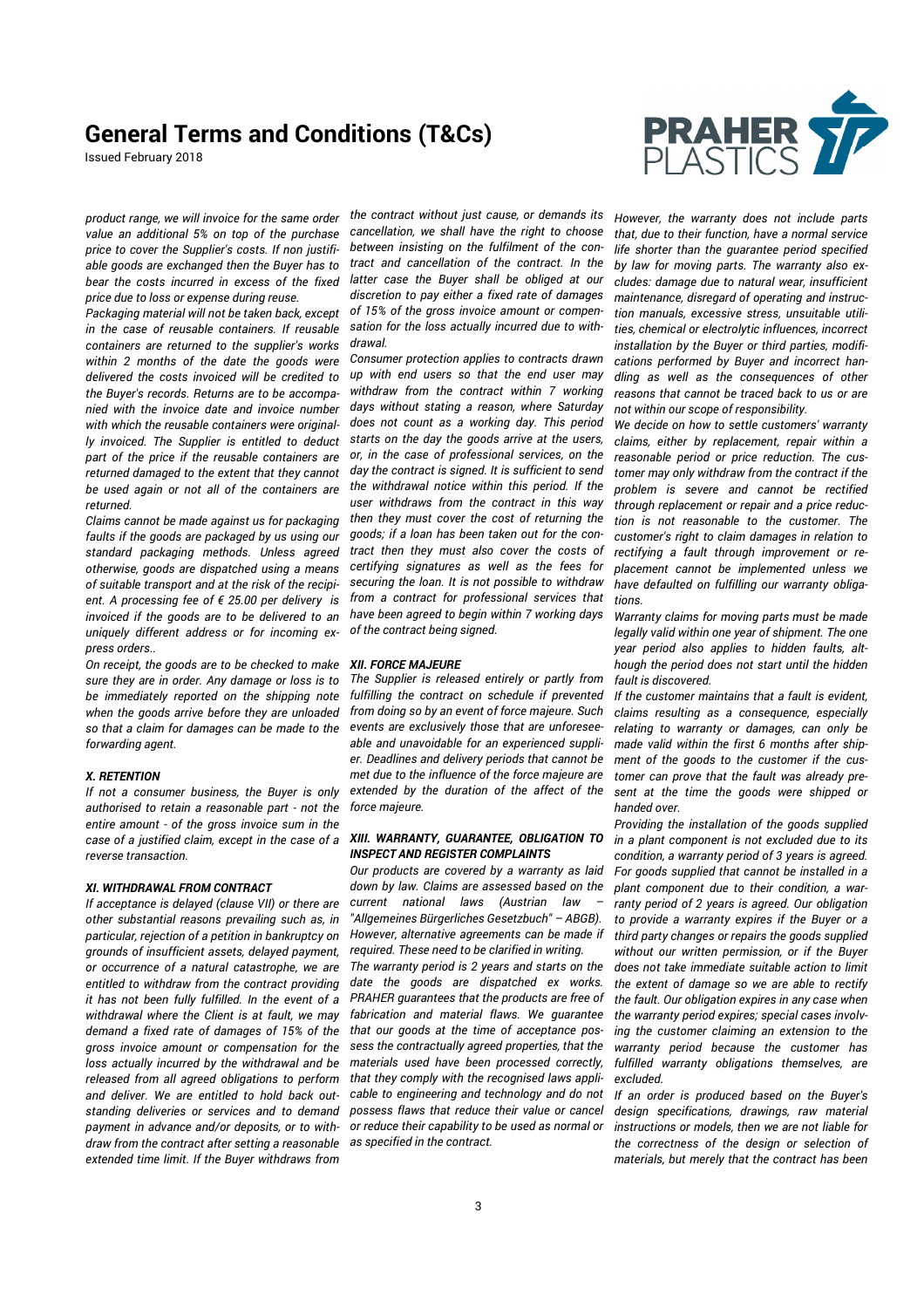Issued February 2018



*fulfilled in accordance with the Buyer's instructions. The Buyer is to hold us harmless and indemnify us without restriction in the case of infringement of third party property rights.* 

*We assume no liability of any kind whatsoever for repairs performed by the customer, or modifications made to old goods or goods not supplied by us. Old goods are those for which the warranty period of 2 years specified above has already expired or where the Buyer knows the part was already used by us or a third party.* 

*If the Supplier damages a workpiece due to incorrect processing of the material and a claim is made within the legal warranty period, the Supplier may choose to provide replacement through credit or by physically replacing the part returned to the works. Claims for replacement of any kind over and above this will not be recognised, unless the Supplier has displayed gross negligence in non-professional processing.* 

*In all other cases the legal grounds of the current Austrian warranty laws for consumer business will be used as a basis.* 

*In addition, the customer is to immediately check the goods after handover in accordance with the Austrian Business Enterprise Code, or within 6 working days at the latest. We are to be advised of any faults discovered during the check immediately in writing – within 3 working days of their discovery at the latest – specifying the type and extent of the fault.* 

*Hidden faults are to be registered immediately on their discovery. If faults are not reported, or they are not reported in time, then the goods are deemed accepted. The assertion of warranty claims or claims for damages or the right to claim innocent misrepresentation based on faults is excluded in these cases.* 

#### *XIV. TOOLS, SAMPLES, PLANS, DRAWINGS PROVIDED*

*For moulds, apparatus, instruments and other fabrication equipment provided by the Buyer or made but not delivered by the Supplier, the Supplier will assume responsibility for fabrication equipment provided and tools left for safekeeping and treat them with the necessary professional care. Further liability will not be assumed. In particular, the Supplier is not liable for loss of, or damage to, the equipment provided, regardless of which event is the cause. Insurance against all cases of damage (e.g. fire, storm damage or other risk) while the equipment is located on the Supplier's premises is the responsibility of the Buyer. The Supplier is obliged to ensure that no finished part of tools belonging to the Buyer is made available to other customers without the prior knowledge of the owner.* 

*Drawings, samples and all other documentation which have been submitted to the Supplier by the* 

*Buyer for implementing the contract are to be protected by the Supplier as well as possible against access by third parties without, however, the Supplier or their subcontractors assuming liability.* 

*If no follow up order or other inquiry is received within 2 years of the last shipment, the Buyer will be advised of this situation and requested to make a clear statement within a period of 6 months regarding what is to be done next. If the Buyer allows this period to expire without making a statement, all documents and objects (drawings, plans, test specifications, reference samples, models and other technical documentation) can be used for another purpose at the seller's discretion.* 

*Existing tools can be supplied without charging for tool maintenance costs as long as the condition of the tools allows trouble-free operation. Maintenance costs for damage due to the natural wear of the tools or equipment are to be borne by the Buyer, who is also to bear the costs of tool modifications they ordered. For tools of all kinds that the Buyer makes available to the Seller, the Buyer is to bear all costs incurred by the Seller for servicing and maintaining the tools provided.* 

#### *XV. DESCRIPTION OF GOODS, SAMPLE DELIVER-IES, STARTING SERIES PRODUCTION*

*Descriptions and prices in our pricelists are not binding. We reserve the right to make changes at any time if they represent an improvement to our products.* 

*If an order is produced based on the Buyer's design specifications, drawings, raw material instructions or models, then we are not liable for the correctness of the design or selection of materials, but merely that the contract has been fulfilled in accordance with the Buyer's instructions. The Buyer is to hold us harmless and indemnify us without restriction in the case of infringement of third party property rights.* 

*Samples and initial sample test reports of "0" series of pressed parts and injection moulded parts will be made available to the Buyer before the start of series production. These samples will be produced free-of-charge until the tool capability and sample clearance have been established. When the samples are approved, the Supplier will receive the confirmed initial sample test report back from the Buyer. Accepted deviations from the specifications must be confirmed in writing by the Buyer.* 

*The Supplier cannot start series production until the samples have been approved in writing. NOTE: If no other arrangement has been made, the agreed article price will be invoiced for initial series before starting series production.* 

*The Supplier is obliged to carry out the supply according to the confirmed samples and the accuracy of the sample dimensions is guaranteed to the extent technically possible for the type of materials used and the type of workpiece involved as well as for the quality-related features laid down in the tolerances. The Supplier assumes no liability for the selection of the material itself or for the material-related form of the workpiece if the Buyer did not provide all critical details on the use of the workpiece and the demands expected of it in good time, i.e. at the time of the initial project meeting. This also applies in the situation that suggestions for the choice of material and the design of the workpiece suitable for the material are made by the supplier or prompted by the Supplier in the drawings, specifications or samples provided by the Buyer.* 

*Dimensions and tolerances of the workpieces are to be expressly agreed when the contract is awarded to the Supplier. Dimensions without tolerance specifications will be maintained with the dimensional accuracy possible for the material and shape of workpiece in question, or according to the largest size without tolerance specified in the standard concerning dimensional variation.* 

*Special tests to be performed on the finished parts (in addition to standard checks), are to be especially agreed and the costs of these tests are to be borne exclusively by the Buyer. The Supplier accepts no liability for the suitability of the goods supplied for the use intended, except with regard to the correct processing of the material.* 

### *XVI. DAMAGES AND PRODUCT LIABILITY*

*All claims for damages are excluded in cases of slight negligence. This does not apply to personal injury and in consumer business for damage to parts taken on for further processing. The presence of slight or gross negligence is to be proven by the injured party, unless it concerns a consumer business contract. If it is not a consumer business contract, the absolute statute of limitation of damage claims is 3 years from the transfer of risk. The regulations on damages in these T&Cs or any other terms agreed only apply if the claim for damages is made separately or instead of a warranty claim.* 

*Recourse claims as specified in § 12 of Austrian product liability law are excluded, unless the party justified for recourse proves that the fault and as a consequence the damage resulting from the original association of this fault can be attributed to stem from our area of control and are a result of gross negligence or intent.* 

*Moreover, if the goods are supplied to resellers, the liability for damages deduced from product*